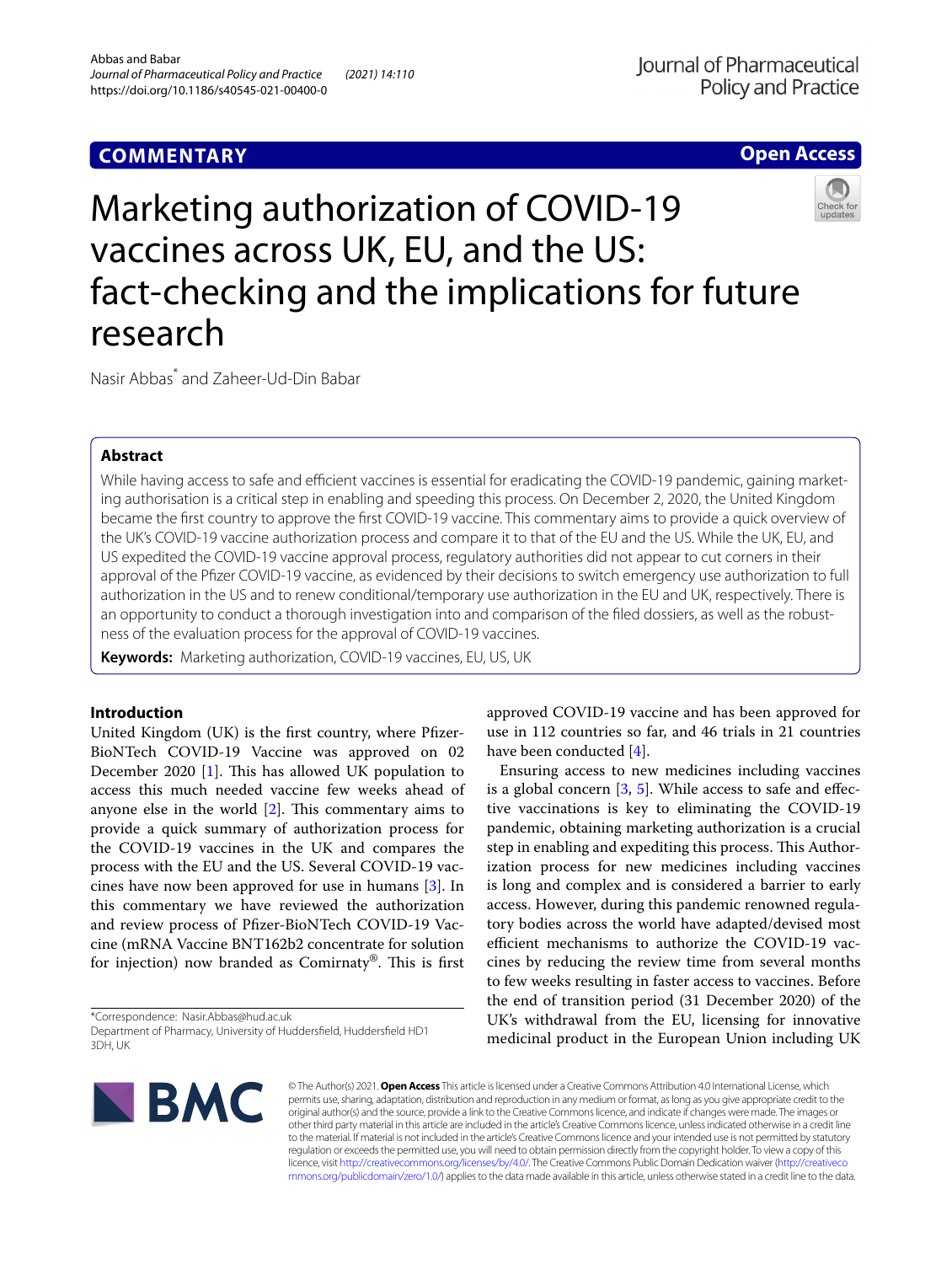would have been granted only by the European Medicines Agency (EMA). Nevertheless, UK modifed the legislation in 2020 to enable temporary authorization for emergency use during the pandemic. This enabled UK Medicines and Healthcare products Regulatory Agency (MHRA) to authorize and approve it without getting an approval from EMA [\[6](#page-2-5)].

## **Temporary use authorization of COVID‑19 Vaccines in the United Kingdom**

In UK Pfzer-BioNTech COVID-19 Vaccine was primarily granted a temporary authorization for emergency use. Temporary use authorizations allow for the supply of an unlicensed pharmaceutical product in response to specifc sorts of public health threats, such as the suspected or verifed spread of pathogenic agents [\[7\]](#page-2-6). In the UK, for the review of "Pfzer-BioNTech COVID-19 Vaccine" a request for temporary use authorization was made to Medicines and Healthcare products Regulatory Agency (MHRA). The evaluation process started on 1st October and an approval was granted on 2nd December 2020. This was a rolling data submission as the pharmaceutical company was allowed to submit the data related to product efficacy and safety in batches as it become available [[8\]](#page-2-7).

After the UK's approval of the Pfizer/BioNTech vaccine, the FDA and the EMA followed suit and issued emergency use authorizations for the same vaccine, including for pregnant women  $[9, 10]$  $[9, 10]$  $[9, 10]$  $[9, 10]$ . UK's temporary use authorisation once granted lasts for 1 year as pharmaceutical companies are required to fulfl specifc obligations under this. The standard marketing authorization is granted once complete data package is available  $[11]$  $[11]$ . Authorization in UK was renewed on 02 December 2021 [[12\]](#page-2-11).

## **Conditional marketing authorization of COVID‑19 Vaccines in the European Union**

In EU Pfzer-BioNTech COVID-19 Vaccine was primarily approved through a procedure called conditional marketing authorisation. Conditional marketing authorization is one of the EU's regulatory mechanisms for promoting early access to pharmaceuticals that meet an unmet medical need, such as the current pandemic  $[13]$  $[13]$ . In the EU, review of the request for conditional market authorization for "Pfzer-BioNTech COVID-19 Vaccine" to European Medicines Agency (EMA) started on 5th October and an approval was granted on 21 December 2020. Though EMA used rolling data submission but the overall review process in EU took few more weeks as compared to the UK. This resulted in the EU approval a little later [\[14](#page-2-13)]. Similar to MHRA temporary use authorization, EMA conditional marketing authorization is initially granted for 1 year which can either be renewed before the end of the year or pharmaceutical company can provide more data and request for standard marketing authorization [[15\]](#page-2-14). After reviewing updated quality, safety, and efectiveness data and verifying the positive beneft–risk balance, the EMA has recommended on October 14, 2021 that the conditional marketing authorization for Pfizer-BioNTech COVID-19 Vaccine be renewed [[16\]](#page-2-15).

## **Emergency use authorization of COVID‑19 vaccines in the United States**

In the US Pfzer-BioNTech COVID-19 Vaccine was primarily approved through a procedure called Emergency Use Authorization (EUA). This procedure is for simplifying the provision of medical countermeasures, including vaccines, during public health disasters like as the current COVID-19 pandemic. When certain statutory criteria are met, such as that there are no adequate, approved, and available alternatives, FDA may allow the use of unapproved medical products, or unapproved uses of approved medical products, in an emergency to diagnose, treat, or prevent serious or life-threatening diseases or conditions [\[17\]](#page-2-16). In the US, the review of the request for Emergency use authorization of "Pfizer-BioNTech COVID-19 Vaccine" to US Food and Drug Administration (FDA), started on 20th November and an approval was granted on 11th December 2020. Though review in US started few weeks later but the overall review time was less when compared with the UK and EU [[18](#page-2-17)]. Delay in start of review in US was because of FDA advice to pharmaceutical companies for not requesting Emergency use authorization until 50% of the patients had completed 2 month follow-up after administration of vaccines [\[19](#page-2-18)]. FDA has expanded the emergency use authorization for Pfzer-BioNTech COVID-19 Vaccine to full authorization on 23 Aug 2021. While millions of people have already gotten COVID-19 vaccinations successfully under emergency use authorization, FDA's full authorization of this vaccine may give some people more confdence to get vaccinated [[20\]](#page-2-19).

## **Summary of COVID‑19 vaccine approval processes in the UK, EU, and the US**

While UK, EU and US have also expedited the COVID-19 vaccine approval process, regulatory authorities in these countries have made no compromise on quality, efficacy & safety standards [[6,](#page-2-5) [21](#page-2-20)]. A key diference between the expedited procedures (emergency use authorization/ temporary use authorization/conditional marketing authorization) used for COVID-19 vaccines and standard licencing procedures is the length of study participants' follow-up to evaluate the duration of protection and if there were any rare adverse events down the road. The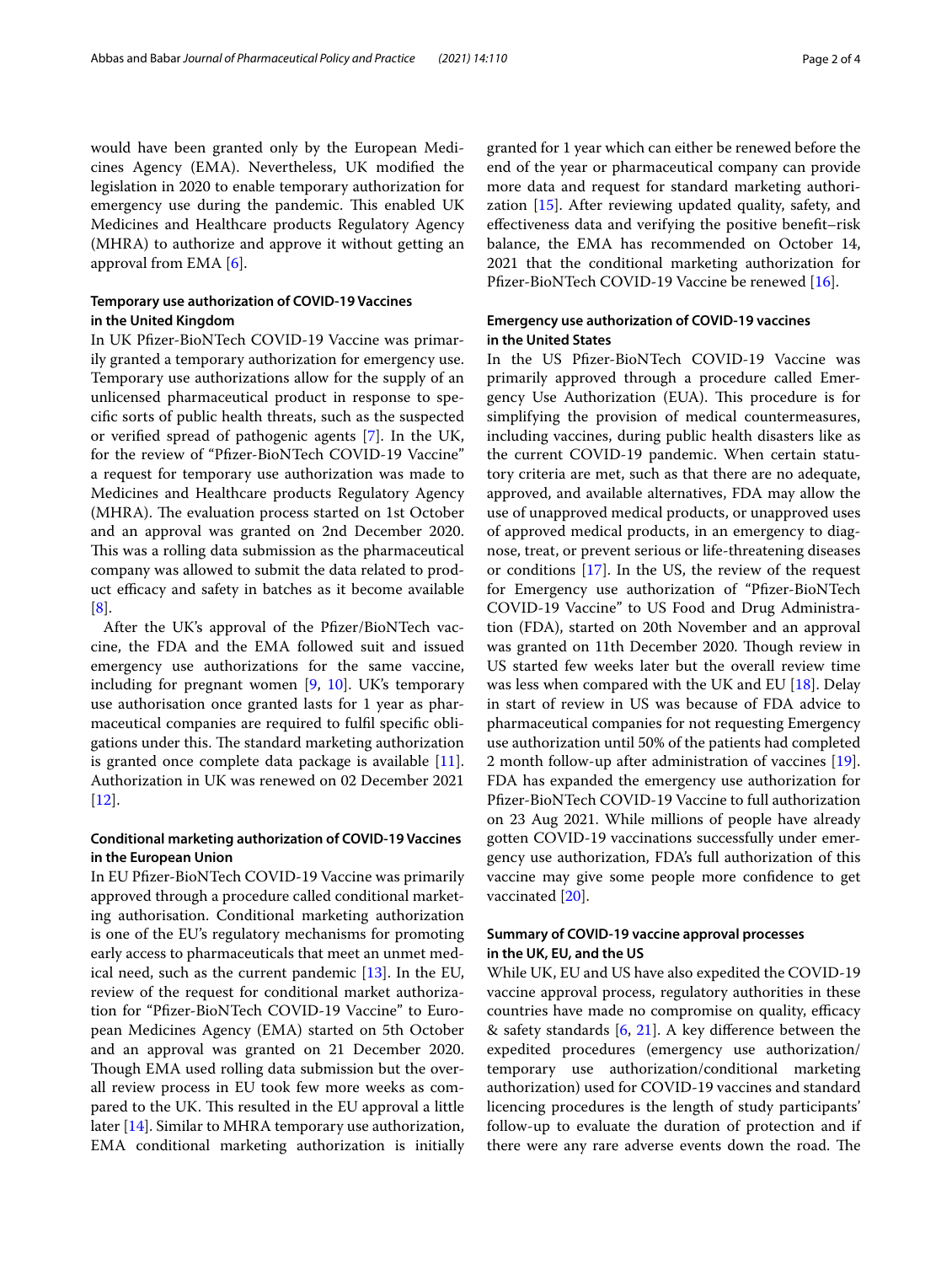average follow-up period used for COVID-19 vaccine procedures is 2 months, but standard licencing procedures require 6 months [\[22\]](#page-3-0). It is important to note that COVID-19 vaccines, SINOPHARM in China, and Sputnik V in Russia have been approved for use even before the completion of phase 3 trials. Genetic vaccines are new, and long-term safety testing is required for identifying potentially contraindicated groups of persons, such as those with a history of blood disorders, thrombocytopenia (past or present), or pre-existing immunological diseases [\[23](#page-3-1)]. It is also important to note that following initial approval, pharmaceutical companies agreed with regulatory authorities on various measures, including monitoring systems, to ensure that any safety concerns are identifed and evaluated in a timely manner [[20\]](#page-2-19).

## **Conclusions**

UK, EU, and US regulatory authorities did not appear to have compromised the evaluation standards to approve the Pfizer COVID-19 vaccine and it is primarily evident by regulatory authorities' decisions to switch emergency use authorization to full authorization in US and renewal of conditional/temporary use authorization in EU and UK, respectively. During the COVID-19 vaccines approval process, unprecedented level of acceleration of regulatory processes and interactions between regulatory authorities and pharmaceutical companies have contributed to delivering the vaccines to market sooner. These learning could be leveraged not only in dealing future pandemic but also to optimize regulatory strategy for important treatments with unmet medical need. There is an opportunity to do a detailed study to investigate and compare the submitted dossiers and robustness of the evaluation process for approval of the COVID-19 vaccines in general and particularly Pfizer COVID-19 vaccine.

#### **Authors' contributions**

All authors participated in the conceptualization, drafting and revision of the manuscript. All authors read and approved the fnal manuscript.

#### **Declarations**

#### **Competing interests**

NA is the member of the international Advisory Board of Journal of Pharmaceutical Policy and Practice. ZUDB is the Editor in Chief of Journal of Pharmaceutical Policy and Practice.

#### Published online: 24 December 2021

#### **References**

<span id="page-2-0"></span>1. UK medicines regulator gives approval for frst UK COVID-19 vaccine— GOV.UK [Internet]. [cited 2021 Jan 31]. Available from: [https://www.gov.](https://www.gov.uk/government/news/uk-medicines-regulator-gives-approval-for-first-uk-covid-19-vaccine) [uk/government/news/uk-medicines-regulator-gives-approval-for-frst](https://www.gov.uk/government/news/uk-medicines-regulator-gives-approval-for-first-uk-covid-19-vaccine) [uk-covid-19-vaccine.](https://www.gov.uk/government/news/uk-medicines-regulator-gives-approval-for-first-uk-covid-19-vaccine)

- <span id="page-2-1"></span>2. Ledford H, Cyranoski D, Van Noorden R. The UK has approved a COVID vaccine—here's what scientists now want to know. Nature. NLM (Medline); 2020. p. 205–6.
- <span id="page-2-2"></span>3. Wouters OJ, Shadlen KC, Salcher-Konrad M, Pollard AJ, Larson HJ, Teerawattananon Y, et al. Challenges in ensuring global access to COVID-19 vaccines: production, affordability, allocation, and deployment. Health Policy. 2021.
- <span id="page-2-3"></span>4. WHO—COVID19 Vaccine Tracker [Internet]. [cited 2021 Dec 13]. Available from: [https://covid19.trackvaccines.org/agency/who/.](https://covid19.trackvaccines.org/agency/who/)
- <span id="page-2-4"></span>5. Abbas N, Hasan SS, Curley L, Babar Z-U-D. Access to medicines-a systematic review of the literature. Res Social Adm Pharm. 2020;16.
- <span id="page-2-5"></span>6. Vagnoni C, Barber S. Regulatory approval of COVID-19 vaccines in the UK [Internet]. [cited 2021 Jan 31]. Available from: [https://post.parliament.uk/](https://post.parliament.uk/regulatory-approval-of-covid-19-vaccines-in-the-uk/) [regulatory-approval-of-covid-19-vaccines-in-the-uk/](https://post.parliament.uk/regulatory-approval-of-covid-19-vaccines-in-the-uk/).
- <span id="page-2-6"></span>7. The mechanics of medicines regulation—shining a spotlight on the MHRA vaccine approval decision | Brodies LLP [Internet]. [cited 2021 Dec 13]. Available from: [https://brodies.com/insights/healthcare-and-life](https://brodies.com/insights/healthcare-and-life-sciences/the-mechanics-of-medicines-regulation-shining-a-spotlight-on-the-mhra-vaccine-approval-decision/) [sciences/the-mechanics-of-medicines-regulation-shining-a-spotlight-on](https://brodies.com/insights/healthcare-and-life-sciences/the-mechanics-of-medicines-regulation-shining-a-spotlight-on-the-mhra-vaccine-approval-decision/) [the-mhra-vaccine-approval-decision/](https://brodies.com/insights/healthcare-and-life-sciences/the-mechanics-of-medicines-regulation-shining-a-spotlight-on-the-mhra-vaccine-approval-decision/).
- <span id="page-2-7"></span>8. Public Assessment Report Authorisation for Temporary Supply COVID-19 mRNA Vaccine BNT162b2 (BNT162b2 RNA) concentrate for solution for injection.
- <span id="page-2-8"></span>9. Mahase E. Vaccinating the UK: how the covid vaccine was approved, and other questions answered. The BMJ. BMJ Publishing Group; 2020.
- <span id="page-2-9"></span>10. Forman R, Shah S, Jeurissen P, Jit M, Mossialos E. COVID-19 vaccine challenges: what have we learned so far and what remains to be done? Health Policy. 2021;125:553–67.
- <span id="page-2-10"></span>11. The mechanics of medicines regulation—shining a spotlight on the MHRA vaccine approval decision | Brodies LLP [Internet]. [cited 2021 Jan 31]. Available from: [https://brodies.com/insights/healthcare-and-life](https://brodies.com/insights/healthcare-and-life-sciences/the-mechanics-of-medicines-regulation-shining-a-spotlight-on-the-mhra-vaccine-approval-decision/) [sciences/the-mechanics-of-medicines-regulation-shining-a-spotlight-on](https://brodies.com/insights/healthcare-and-life-sciences/the-mechanics-of-medicines-regulation-shining-a-spotlight-on-the-mhra-vaccine-approval-decision/) [the-mhra-vaccine-approval-decision/](https://brodies.com/insights/healthcare-and-life-sciences/the-mechanics-of-medicines-regulation-shining-a-spotlight-on-the-mhra-vaccine-approval-decision/).
- <span id="page-2-11"></span>12. Summary of Product Characteristics for COVID-19 Vaccine Pfizer/BioN-Tech—GOV.UK [Internet]. [cited 2021 Dec 13]. Available from: [https://](https://www.gov.uk/government/publications/regulatory-approval-of-pfizer-biontech-vaccine-for-covid-19/summary-of-product-characteristics-for-covid-19-vaccine-pfizerbiontech) [www.gov.uk/government/publications/regulatory-approval-of-pfzer](https://www.gov.uk/government/publications/regulatory-approval-of-pfizer-biontech-vaccine-for-covid-19/summary-of-product-characteristics-for-covid-19-vaccine-pfizerbiontech) [biontech-vaccine-for-covid-19/summary-of-product-characteristics-for](https://www.gov.uk/government/publications/regulatory-approval-of-pfizer-biontech-vaccine-for-covid-19/summary-of-product-characteristics-for-covid-19-vaccine-pfizerbiontech) [covid-19-vaccine-pfzerbiontech.](https://www.gov.uk/government/publications/regulatory-approval-of-pfizer-biontech-vaccine-for-covid-19/summary-of-product-characteristics-for-covid-19-vaccine-pfizerbiontech)
- <span id="page-2-12"></span>13. EMA recommends frst COVID-19 vaccine for authorisation in the EU | European Medicines Agency [Internet]. [cited 2021 Dec 13]. Available from: [https://www.ema.europa.eu/en/news/ema-recommends-frst](https://www.ema.europa.eu/en/news/ema-recommends-first-covid-19-vaccine-authorisation-eu) [covid-19-vaccine-authorisation-eu.](https://www.ema.europa.eu/en/news/ema-recommends-first-covid-19-vaccine-authorisation-eu)
- <span id="page-2-13"></span>14. CHMP. Committee for Medicinal Products for Human Use (CHMP) Assessment report Comirnaty Common name: COVID-19 mRNA vaccine (nucleoside-modifed).
- <span id="page-2-14"></span>15. Conditional marketing authorisation | European Medicines Agency [Internet]. [cited 2021 Jan 31]. Available from: [https://www.ema.europa.](https://www.ema.europa.eu/en/human-regulatory/marketing-authorisation/conditional-marketing-authorisation) [eu/en/human-regulatory/marketing-authorisation/conditional-marke](https://www.ema.europa.eu/en/human-regulatory/marketing-authorisation/conditional-marketing-authorisation) [ting-authorisation.](https://www.ema.europa.eu/en/human-regulatory/marketing-authorisation/conditional-marketing-authorisation)
- <span id="page-2-15"></span>16. CHMP. Committee for Medicinal Products for Human Use (CHMP) Assessment report on the annual renewal of the conditional marketing authorisation. [cited 2021 Dec 13]; Available from: [www.ema.europa.eu/](http://www.ema.europa.eu/contact) [contact.](http://www.ema.europa.eu/contact)
- <span id="page-2-16"></span>17. Emergency Use Authorization for Vaccines Explained | FDA [Internet]. [cited 2021 Dec 13]. Available from: [https://www.fda.gov/vaccines-blood](https://www.fda.gov/vaccines-blood-biologics/vaccines/emergency-use-authorization-vaccines-explained) [biologics/vaccines/emergency-use-authorization-vaccines-explained.](https://www.fda.gov/vaccines-blood-biologics/vaccines/emergency-use-authorization-vaccines-explained)
- <span id="page-2-17"></span>18. Administration D. Emergency Use Authorization (EUA) for an Unapproved Product Review Memorandum Identifying Information Application Type EUA (Event-driven EUA request) Application Number 27034 Sponsor Pfzer, Inc., on behalf of Pfzer and BioNTech Submission Date. 2020.
- <span id="page-2-18"></span>19. How key decisions slowed FDA's review of Covid-19 vaccine [Internet]. [cited 2021 Jan 31]. Available from: [https://www.statnews.com/2020/12/](https://www.statnews.com/2020/12/04/how-key-decisions-slowed-fdas-review-of-covid-19-vaccine-but-also-gave-it-important-data/) [04/how-key-decisions-slowed-fdas-review-of-covid-19-vaccine-but-also](https://www.statnews.com/2020/12/04/how-key-decisions-slowed-fdas-review-of-covid-19-vaccine-but-also-gave-it-important-data/) [gave-it-important-data/](https://www.statnews.com/2020/12/04/how-key-decisions-slowed-fdas-review-of-covid-19-vaccine-but-also-gave-it-important-data/).
- <span id="page-2-19"></span>20. FDA Approves First COVID-19 Vaccine | FDA [Internet]. [cited 2021 Dec 13]. Available from: [https://www.fda.gov/news-events/press-annou](https://www.fda.gov/news-events/press-announcements/fda-approves-first-covid-19-vaccine) [ncements/fda-approves-frst-covid-19-vaccine.](https://www.fda.gov/news-events/press-announcements/fda-approves-first-covid-19-vaccine)
- <span id="page-2-20"></span>21. Fast-forward: Will the speed of COVID-19 vaccine development reset industry norms? | McKinsey [Internet]. [cited 2021 Dec 16]. Available from: [https://www.mckinsey.com/industries/life-sciences/our-insights/](https://www.mckinsey.com/industries/life-sciences/our-insights/fast-forward-will-the-speed-of-covid-19-vaccine-development-reset-industry-norms)